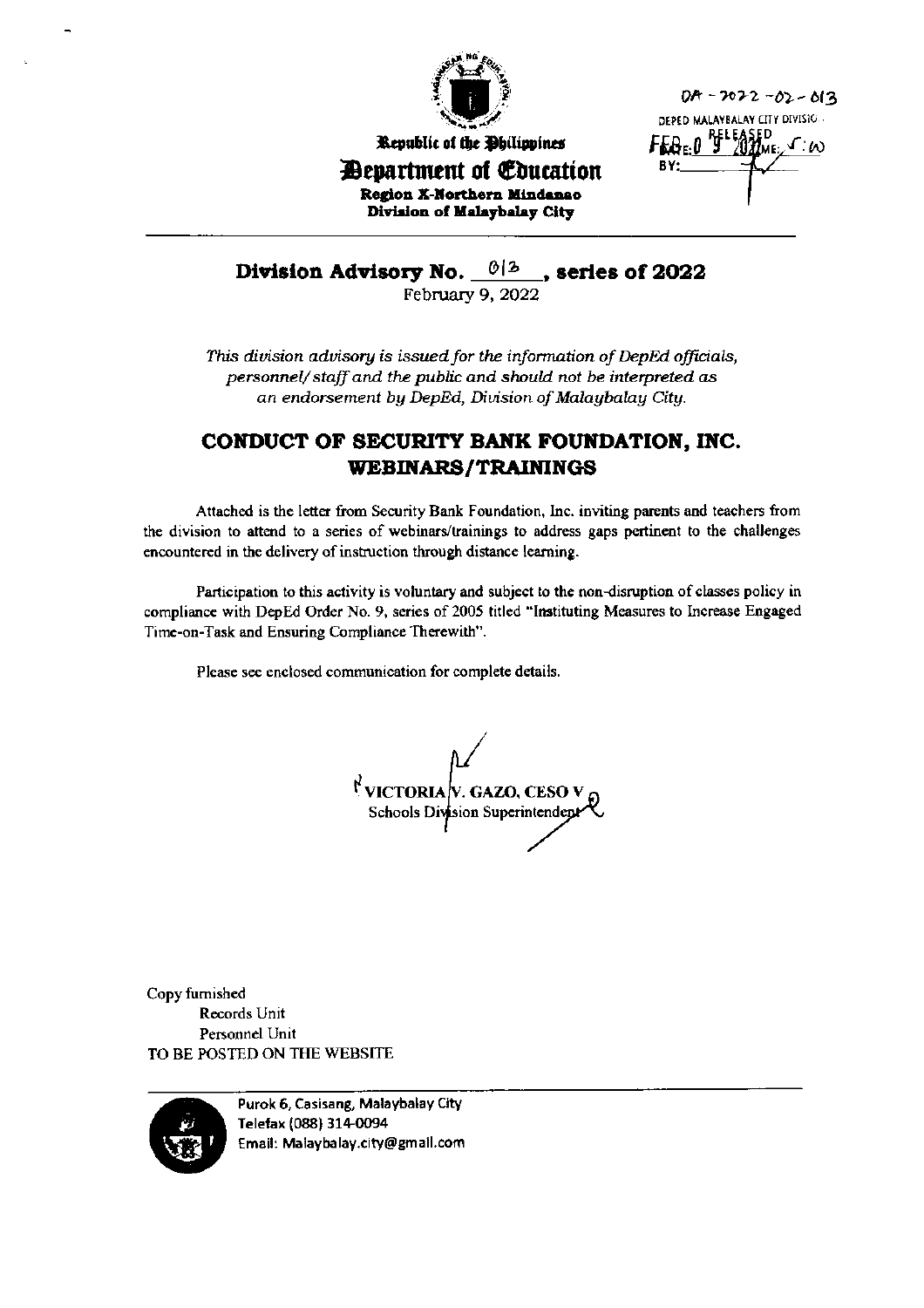## SECURITY BANK FOUNDATION, INC.

4 February 2022

## DR. VICTORIA V. GAZO, CESO V

**Schools Division Superintendent** Department of Education Malaybalay City

Dear Dr. Gazo.

Greetings!

Security Bank Foundation, Inc., the corporate social responsibility arm of Security Bank Corporation, is committed to help the Department of Education advance access to quality education through its programs such as classrooms construction and teachers' trainings.

An assessment done with our beneficiary schools and the focus group discussions conducted with participants of last year's teachers training highlighted that students and teachers are still challenged with how to effectively deliver instruction through distance learning mode. Students struggle with understanding some lessons and teachers express difficulty in reaching and fully attending to their students' needs.

To address these gaps, Security Bank Foundation will implement the following interventions this year in relation to enhancing students' reading competencies:

- 1. Free Webinars for all Teachers on Using Facebook Messenger for Distance Learning and introduction to Teaching at the Right Level model to address frustrated readers
- 2. Free Webinars for Elementary English Teachers in Grades 1, 3 and 5 on teaching reading competencies that students find difficult to learn
- 3. Re-airing/re-distribution of Ready, Set, Read! videos on English Reading for Grades 1, 3 and 5 students produced with Knowledge Channel and aligned with DepEd's most essential learning competencies guide.

| DATE & TIME              | <b>TRAINING SESSION</b>                                                                                                                          | <b>REGISTRATION LINK</b>    | <b>REGISTRATION</b><br>PERIOD |
|--------------------------|--------------------------------------------------------------------------------------------------------------------------------------------------|-----------------------------|-------------------------------|
| Feb. 18   Fri   9am-12nn | Facebook as a Tool for<br><b>English Reading Instruction</b><br>(for ALL Teachers)                                                               | https://bit.ly/RSR2Facebook | $Feb$ $1-11$                  |
| Feb 24   Thu   9am-12nn  | Parents as Reading<br><b>Facilitators at Home</b><br>(for Parents, teachers are<br>asked to invite them)                                         | https://bit.ly/RSR2Parents  | $Feb$ $1-11$                  |
| Mar 11   Fri   9am-12nn  | Ready, Set, Read! Training for<br><b>Grade 1 English Teachers</b><br>(Teaching Reading<br>Competencies that Students<br>Find Difficult to Learn) | https://bit.ly/RSR2Grade1   | Feb 18-Mar 4                  |

The trainings will be held on the following dates: